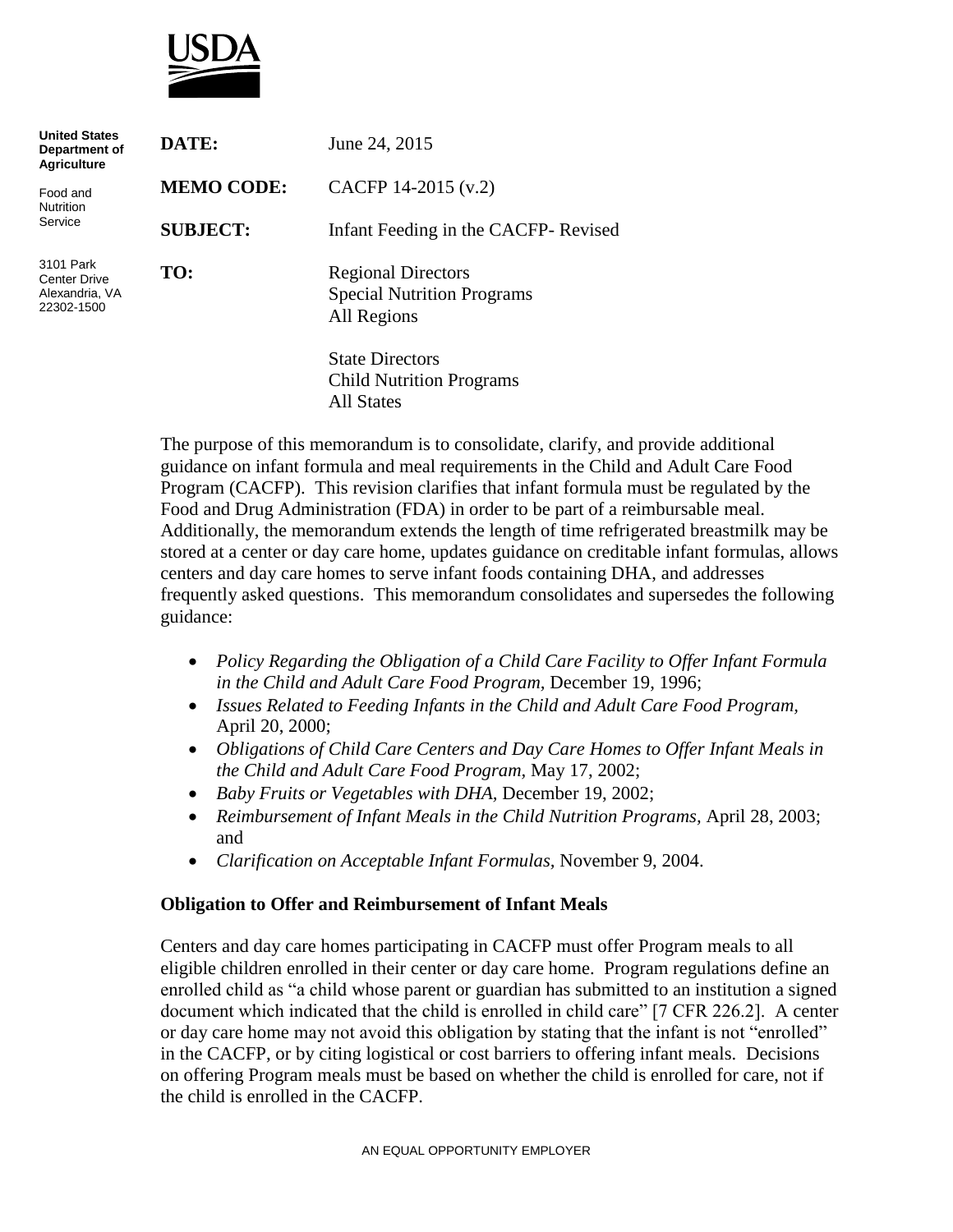Regional Directors State Directors Page 2

As long as an infant is in care during the meal service period, the center or day care home must offer the infant a meal that complies with Program requirements. An infant's parents or guardians may, at their discretion, decline the offered infant formula and supply expressed breastmilk or a creditable infant formula for the infant to consume. To receive reimbursement, the center or day care home's caregiver must serve and feed the infant a developmentally appropriate meal. Meals served to infants ages 0 through 3 months containing only breastmilk and/or iron-fortified infant formula that is provided by parents or guardians are reimbursable.

# **Breastmilk Storage**

The Academy of Breastfeeding Medicine, a worldwide organization of physicians that establishes guidelines for healthy term infants, recommends a storage time of 72 hours for refrigerated breastmilk. Accordingly, in an effort to follow current scientific recommendations, the length of time a center or day care home may keep refrigerated bottles of fresh breastmilk is being extended to 72 hours from the time it was collected. The previously established standard included in the current *Feeding Infants: A Guide for Child Nutrition Programs* was 48 hours from the time it was collected. Bottles of fresh breastmilk must be stored in a refrigerator kept at 39° Fahrenheit or below. This change supports breastfeeding practices and increases flexibility for centers and day care homes. FNS will update the *Feeding Infants: A Guide for Child Nutrition Programs* [\(http://www.fns.usda.gov/tn/feeding-infants-guide-use-child-nutrition](http://www.fns.usda.gov/tn/feeding-infants-guide-use-child-nutrition-programs)[programs\)](http://www.fns.usda.gov/tn/feeding-infants-guide-use-child-nutrition-programs) to reflect this change. Centers and day care homes should continue to follow all other breastmilk handling and storage guidelines listed in *Feeding Infants: A Guide for Child Nutrition Programs*.

# **Creditable Infant Formulas**

CACFP regulations require that to be eligible for reimbursement infant formula served must be iron-fortified [7 CFR 226.20(b)(2)]. The Food and Drug Administration (FDA) defines iron-fortified infant formula as a product "which contains 1 milligram or more of iron in a quantity of product that supplies 100 kilocalories when prepared in accordance with label directions for infant consumption"  $[21 \text{ CFR } 107.10(b)(4)(i)]$ . The number of milligrams (mg) of iron per 100 kilocalories (calories) of formula can be found on the nutrition facts label of infant formulas.

Previously, FNS provided a list of *Iron-Fortified Infant Formulas That Do Not Require a Medical Statement.* FNS has not updated or provided this list for some time and will no longer maintain such a list due to the continuous development of new or re-formulated infant formula products making an accurate all-inclusive list impractical. The following criteria may be used to determine whether or not a formula is eligible for reimbursement without a medical statement:

1. Ensure that the formula is not an FDA Exempt Infant Formula. An exempt infant formula is an infant formula labeled for use by infants who have inborn errors of metabolism or low birth weight, or who otherwise have unusual medical or dietary problems, as defined in 21 CFR 107.3.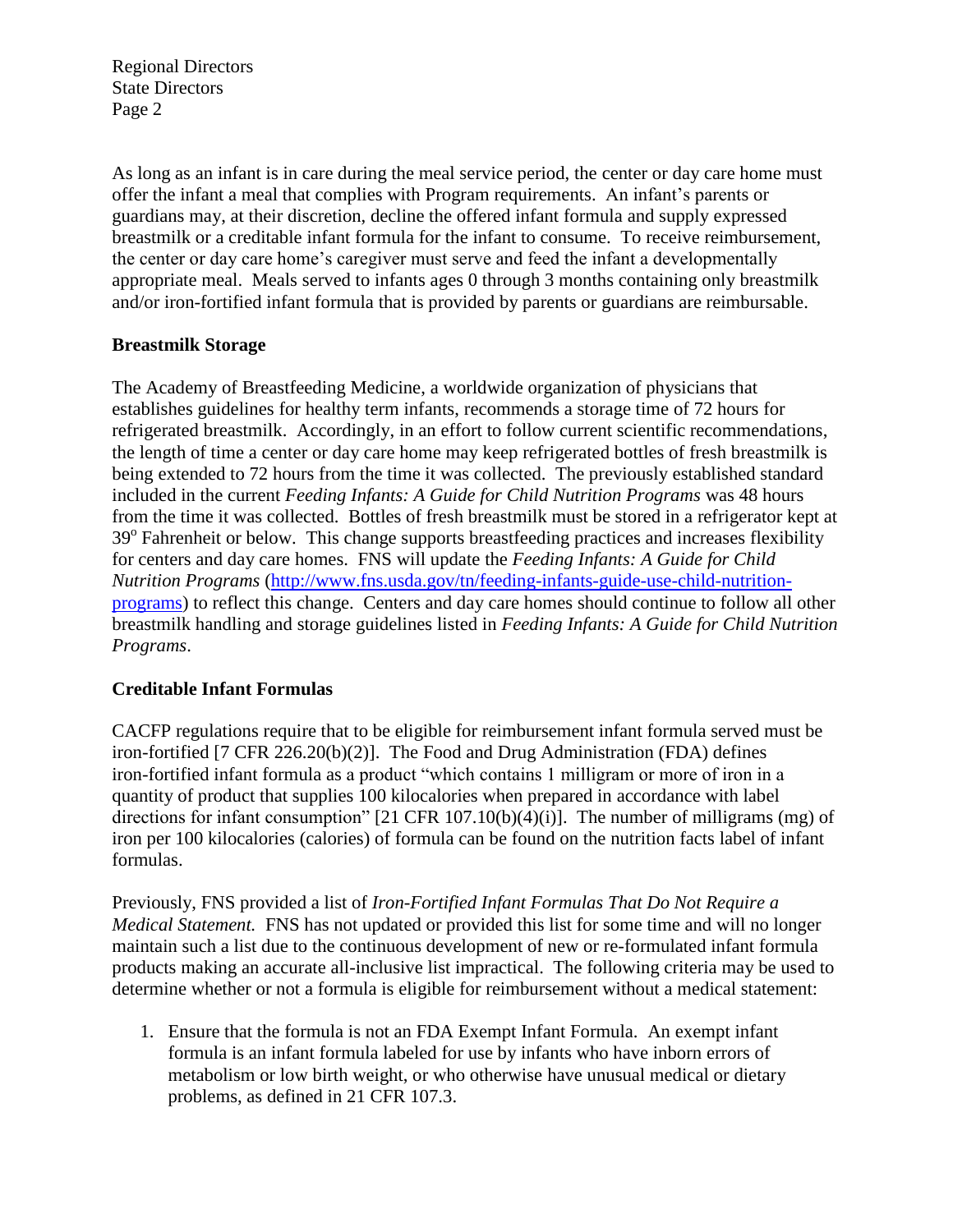- 2. Look for "Infant Formula with Iron" or a similar statement on the front of the formula package. All iron-fortified infant formulas must have this type of statement on the package.
- 3. Use the nutrition facts label as a guide to ensure that the formula is iron-fortified. The nutritive values of each formula are listed on the product's nutrition facts label. To be considered iron-fortified, an infant formula must have 1 mg of iron or more per 100 calories of formula when prepared in accordance with label directions.

Additionally, to be creditable for reimbursement, infant formula must meet the definition of an infant formula in section 201(z) of the Federal Food, Drug, and Cosmetic Act (21 U.S.C. 321(z)) [\(http://www.gpo.gov/fdsys/pkg/USCODE-2010-title21/pdf/USCODE-2010-title21-chap9](http://www.gpo.gov/fdsys/pkg/USCODE-2010-title21/pdf/USCODE-2010-title21-chap9-subchapII-sec321.pdf) [subchapII-sec321.pdf\)](http://www.gpo.gov/fdsys/pkg/USCODE-2010-title21/pdf/USCODE-2010-title21-chap9-subchapII-sec321.pdf) and meet the requirements for an infant formula under section 412 of the Federal Food, Drug, and Cosmetic Act (21 U.S.C. 350a) [\(http://www.gpo.gov/fdsys/pkg/USCODE-2010-title21/pdf/USCODE-2010-title21-chap9](http://www.gpo.gov/fdsys/pkg/USCODE-2010-title21/pdf/USCODE-2010-title21-chap9-subchapIV-sec350a.pdf) [subchapIV-sec350a.pdf\)](http://www.gpo.gov/fdsys/pkg/USCODE-2010-title21/pdf/USCODE-2010-title21-chap9-subchapIV-sec350a.pdf) and the regulations at 21 CFR parts 106 and 107 [\(http://www.ecfr.gov/cgi-bin/text](http://www.ecfr.gov/cgi-bin/text-idx?gp=&SID=39344f21c8c795a9fc3f485db0aefeb9&mc=true&tpl=/ecfrbrowse/Title21/21CIsubchapB.tpl)[idx?gp=&SID=39344f21c8c795a9fc3f485db0aefeb9&mc=true&tpl=/ecfrbrowse/Title21/21CIsu](http://www.ecfr.gov/cgi-bin/text-idx?gp=&SID=39344f21c8c795a9fc3f485db0aefeb9&mc=true&tpl=/ecfrbrowse/Title21/21CIsubchapB.tpl) [bchapB.tpl\)](http://www.ecfr.gov/cgi-bin/text-idx?gp=&SID=39344f21c8c795a9fc3f485db0aefeb9&mc=true&tpl=/ecfrbrowse/Title21/21CIsubchapB.tpl). Requiring an infant formula be compliant with the FDA regulatory standards on infant formula is consistent with the Special Supplemental Nutrition Program for Women, Infants, and Children's (WIC) infant formula requirements and ensures that all infant formulas served in the CACFP meet nutrient specifications and safety requirements. If a formula is purchased outside of the United States, it is likely that the formula is not regulated by the FDA, and therefore, it may not be creditable under the CACFP.

Formulas classified as Exempt Infant Formulas by FDA may be served as a part of a reimbursable meal if the substitution is supported with a medical statement signed by a licensed physician or a State recognized medical authority. A State recognized medical authority for this purpose is a State licensed health care professional who is authorized to write medical prescriptions under State law. The statement must be submitted and kept on file by the center or day care home. FNS recently expanded the list of acceptable medical professionals that may sign a medical statement for meal accommodations for children whose disability restricts their diets. For more information see SP 32-2015, SFSP 15-2015, CACFP 13-2015, *Statements Supporting Accommodations for Children with Disabilities in the Child Nutrition Programs*, available at [http://www.fns.usda.gov/statements-supporting-accommodations-children-disabilities-cnp.](http://www.fns.usda.gov/statements-supporting-accommodations-children-disabilities-cnp) Information on FDA Exempt Infant Formula is available at: [http://www.fda.gov/Food/GuidanceRegulation/GuidanceDocumentsRegulatoryInformation/Infan](http://www.fda.gov/Food/GuidanceRegulation/GuidanceDocumentsRegulatoryInformation/InfantFormula/ucm106456.htm)

[tFormula/ucm106456.htm.](http://www.fda.gov/Food/GuidanceRegulation/GuidanceDocumentsRegulatoryInformation/InfantFormula/ucm106456.htm)

State agencies should contact the FNS Regional Office in situations where the creditability of an infant formula is uncertain.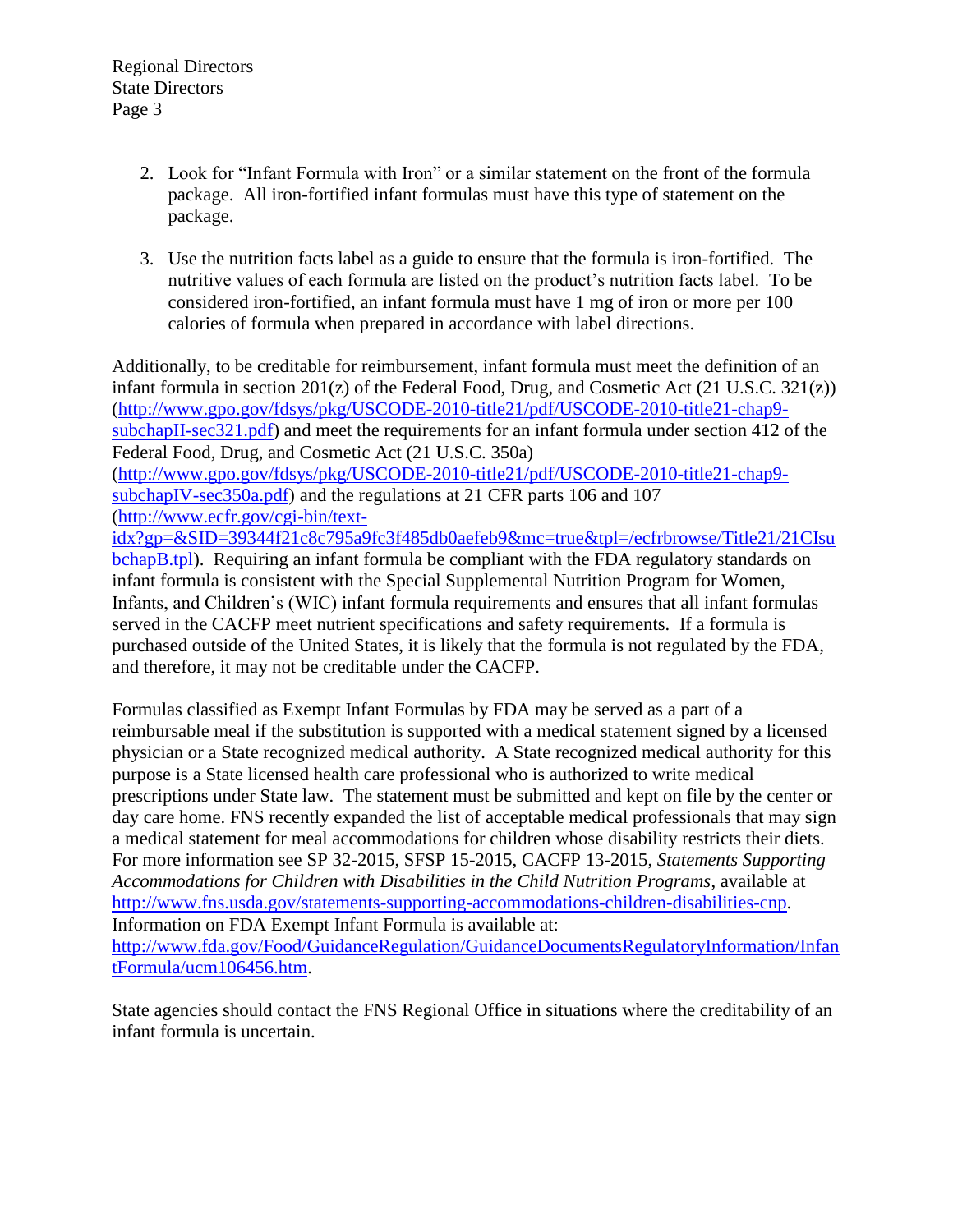Regional Directors State Directors Page 4

### **DHA Enriched Infant Foods**

Docosahexaenoic acid, known as DHA, is an omega-3 fatty acid that may be added to infant formulas and infant foods. While the science is mixed on the benefits of DHA and ARA (arachidonic acid, another omega-3 fatty acid), some studies suggest they may have positive effects on visual function and neural development. For these reasons, manufacturers and consumers are interested in adding DHA and ARA to infant formula and food products.

Previously, the service of any infant foods containing DHA was prohibited due to the concern that the source of DHA in infant foods, such as egg yolk, and other ingredients, additives, or extenders in those foods may result in a food sensitivity or a food allergy (*Baby Foods and Vegetables with DHA*, December 19, 2002). However, DHA itself cannot cause allergic reactions and, according to the American Academy of Pediatrics, there is no current convincing evidence to delay the introduction of foods considered to be major food allergens, including eggs. Based on this, FNS is now allowing single-ingredient infant foods containing DHA to be creditable in the CACFP infant meal pattern. Child care centers and day care home providers now may serve infant foods containing DHA, as long as they meet all other crediting requirements.

State agencies are reminded to distribute this information to Program operators immediately. Program operators should direct any questions regarding this memorandum to the appropriate State agency. State agency contact information is available at [http://www.fns.usda.gov/cnd/Contacts/StateDirectory.htm.](http://www.fns.usda.gov/cnd/Contacts/StateDirectory.htm) State agencies should direct questions to the appropriate FNS Regional Office.

Original Signed

Angela Kline **Director** Policy and Program Development Division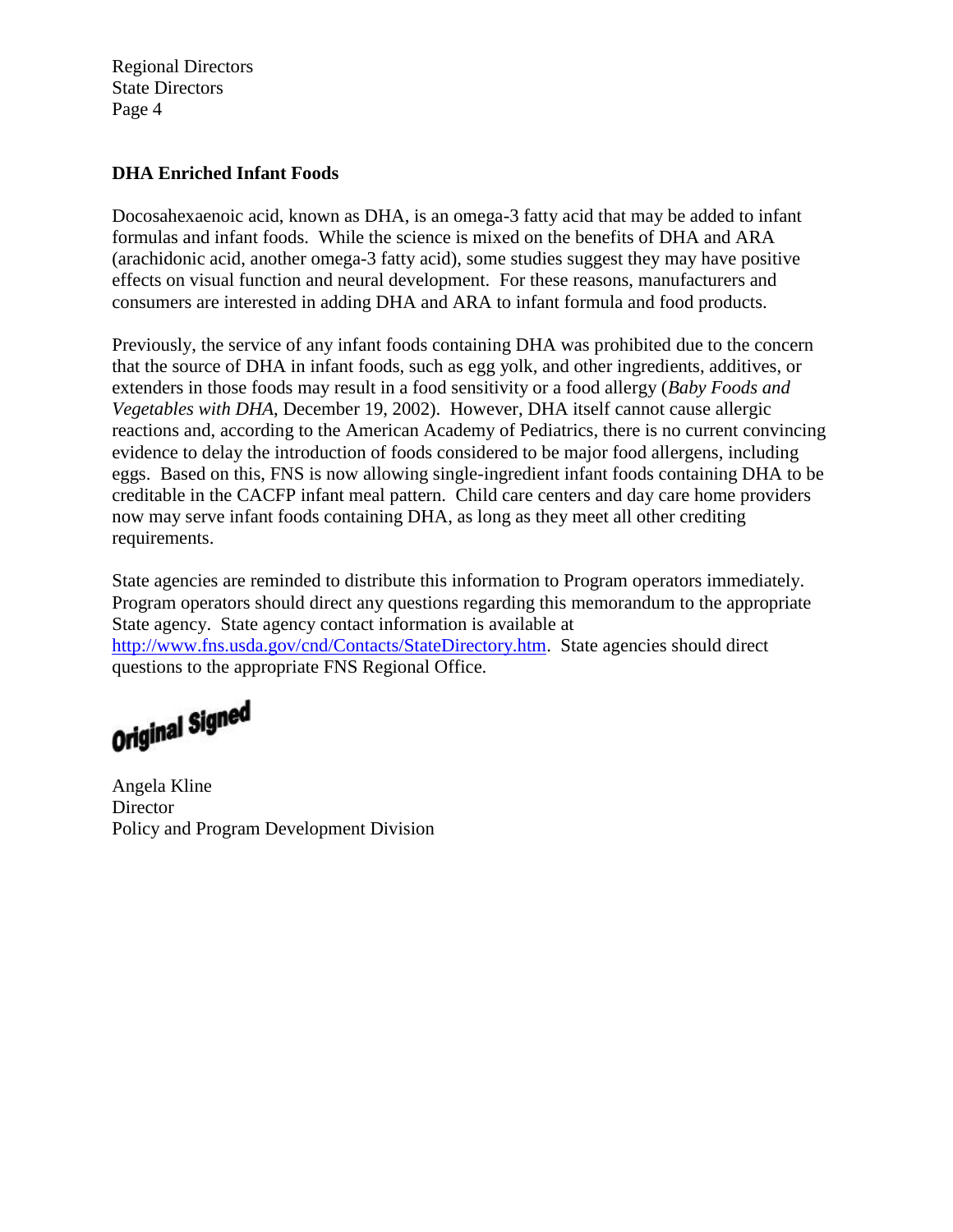#### **Questions and Answers**

New questions are preceded by three asterisks (\*\*\*)

# **1. \*\*\*Do CACFP infant formulas have to be approved by the Special Supplemental Nutrition Program for Women, Infants, and Children (WIC)?**

No, CACFP infant formulas do not have to be approved by WIC. WIC's infant formula requirements vary slightly from CACFP's, including a higher iron requirement (1.5 mg of iron per 100 calories). Therefore, some infant formulas that may be creditable in CACFP, such as infant formulas with 1 mg of iron per 100 calories, may not be eligible in WIC.

# **2. \*\*\*What is an "iron-fortified" infant formula?**

There are currently two types of infant formula available in the United States, either "ironfortified" or "low-iron." The Food and Drug Administration considers an infant formula to be "iron-fortified" if it has 1 milligram of iron or more per 100 kilocalories. A "low-iron" infant formula has less than 1 milligram of iron per 100 kilocalories. The American Academy of Pediatrics recommends formula-fed infants receive iron-fortified infant formula to prevent iron-deficiency anemia.

# **3. When an infant receives both breastmilk and formula, is the meal eligible for reimbursement?**

Yes. Meals served to infants younger than 12 months of age may contain iron-fortified infant formula, breastmilk, or a combination of both, as long as the total number of ounces offered to the infant meets or exceeds the minimum amount required in the CACFP infant meal pattern.

# **4. If a physician or State recognized medical authority prescribes whole cow's milk as a substitute for breastmilk or infant formula for an infant younger than 12 months of age, is the meal reimbursable?**

For children younger than 12 months of age, cow's milk may be served as a substitute for breastmilk and/or infant formula, and be part of a reimbursable meal, if the substitution is supported by a medical statement signed by a licensed physician or a State recognized medical authority. A State recognized medical authority for this purpose is a State licensed health care professional who is authorized to write medical prescriptions under State law. The statement must explain the need for the substitution and must be kept on file by the center or day care home.

FNS recognizes that infants have unique dietary needs and that decisions concerning diet during the first year of life are for the infant's health care provider and parents or guardians to make together.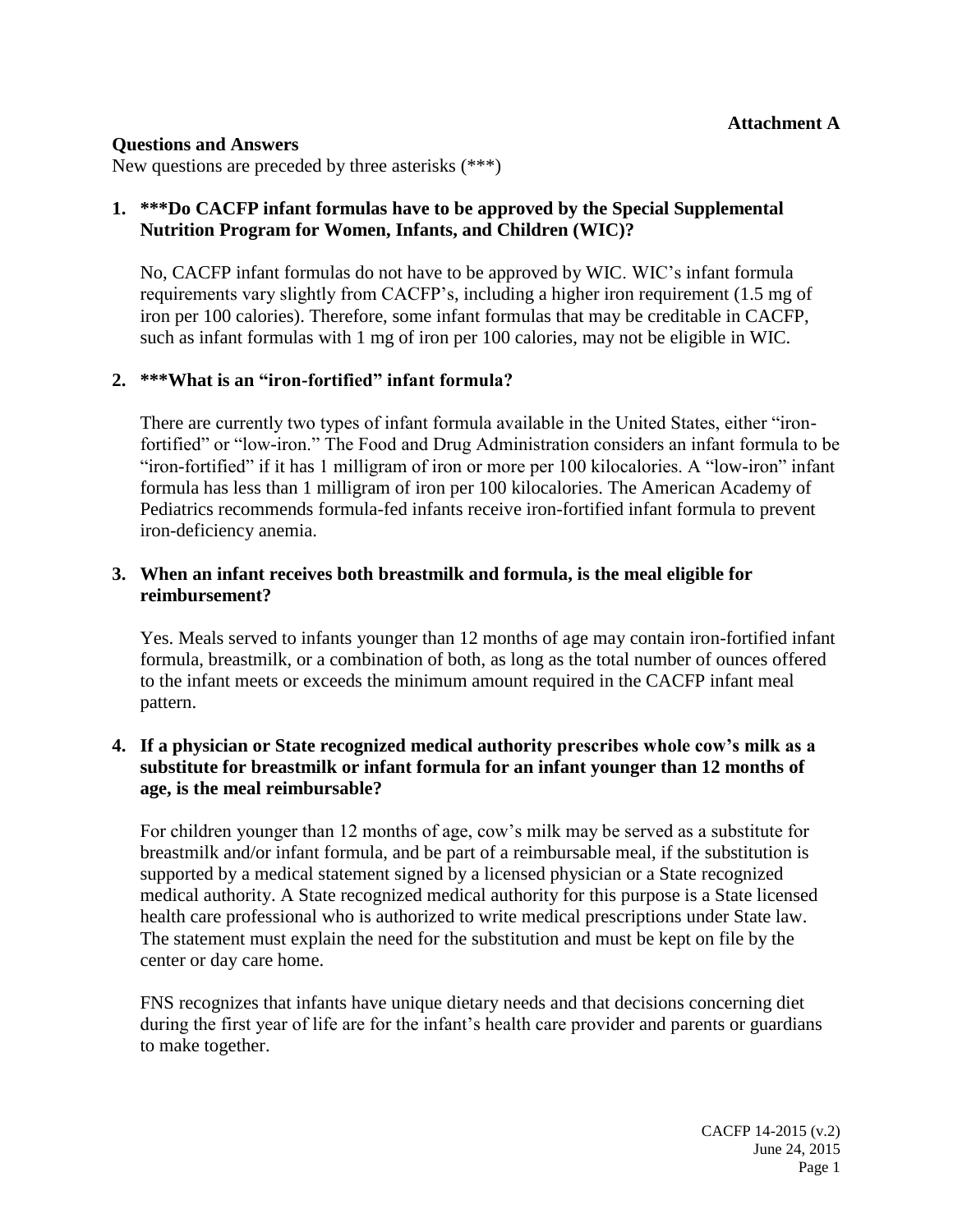# **5. Are meals served to children 12 months and older reimbursable if they contain infant formula?**

Yes, for a period of one month, when children are 12 to 13 months of age, meals that contain infant formula may be reimbursed to facilitate the weaning from infant formula to cow's milk. While weaning, infants should be presented with both types of foods at the same meal service to gradually encourage acceptance of new food. Breastmilk continues to be considered an acceptable milk alternative for children over 12 months of age.

Meals containing infant formula that are served to children 13 months and older are reimbursable when it is supported by a medical statement signed by a licensed physician or a State recognized medical authority. A State recognized medical authority for this purpose is a State licensed health care professional who is authorized to write medical prescriptions under State law. The statement must explain the need for the substitution and must be kept on file by the center or day care home.

# **6. If a parent supplies an infant formula that is not iron-fortified ("low-iron"), would service of this product require a medical statement to be creditable towards a reimbursable infant meal?**

Generally, infant formulas that are not iron-fortified are not reimbursable in the CACFP. However, infant formulas that are not iron-fortified may be served and creditable towards a reimbursable meal if the substitution is supported by a medical statement. The medical statement must explain the need for the substitution, indicate the recommended infant formula, and be signed by a licensed physician or a State recognized medical authority. A State recognized medical authority for this purpose is a State licensed health care professional who is authorized to write medical prescriptions under State law. The statement must be submitted and kept on file by the center or day care home.

# **7. Is a meal reimbursable if the parent or guardian provides the majority of the meal components for infants older than three months?**

Yes. FNS recognizes that infants have unique dietary needs and parents or guardians are often most in touch with their infant's dietary preferences. Therefore, parents or guardians may choose to provide one or more of the meal components in the CACFP infant meal patterns for infants older than three months, as long as this is in compliance with local health codes. In order for a meal with parent or guardian provided components to be reimbursable the center or provider must provide at least one of the meal components in at least the minimum required serving size. Centers and sponsoring organizations must ensure that the parent or guardian is truly choosing to provide the preferred component(s) and that the center or provider has not requested or required the parent or guardian to provide the components in order to complete the meal and reduce cost to the center or provider.